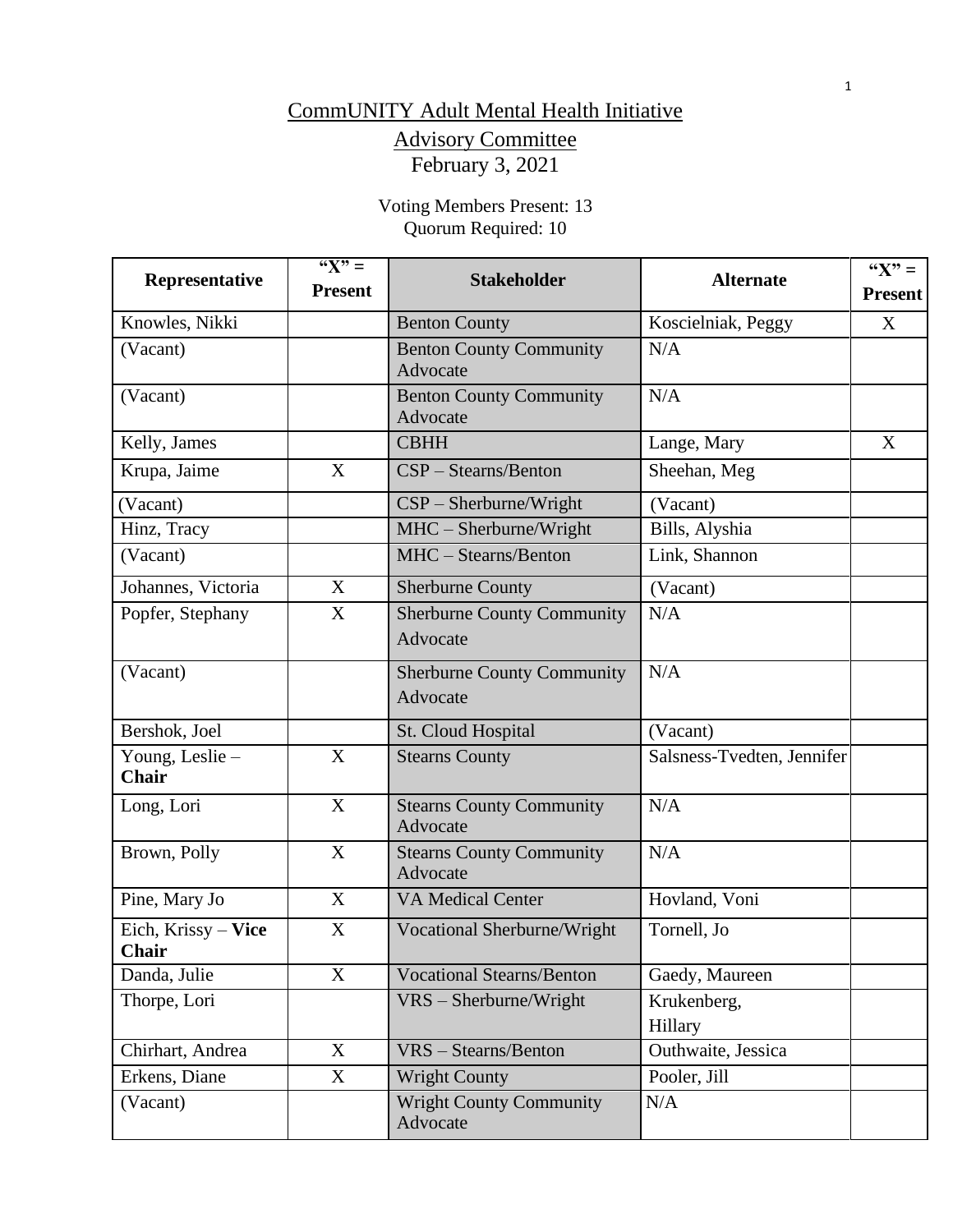| (Vacant) | <b>Wright County Community</b><br>Advocate | N/A |  |
|----------|--------------------------------------------|-----|--|

|                | <b>Ex-</b> officio members |
|----------------|----------------------------|
| Oberg, Bethany | Initiative Coordinator     |
| (Vacant)       | DHS                        |

|                                |   | <b>Other attendees</b>             |
|--------------------------------|---|------------------------------------|
| Bruns, Mary Jeanne             |   | Wellness in the Woods              |
| Kinke, Jackie                  | X | <b>Buffalo Hospital</b>            |
| Jiang, Jennifer                | X | <b>BCBS</b>                        |
| Callahan, Eddie                | X | <b>Options for Employment</b>      |
| Pena, Molly                    |   | <b>Refractions IRTS</b>            |
| Frye, Angela                   |   | <b>Refractions IRTS</b>            |
| Magaard, Derek                 |   | <b>Sherburne County HH</b>         |
| Flack, Leon                    | X | <b>UCare</b>                       |
| Novak, Jen                     | X | <b>REM</b> (The Mentor Network)    |
| Keeville, Samantha             |   | Solutions                          |
| Anderson, Ashley               | X | Northway IRTS                      |
| Rocheleau Dorholt,<br>Jennifer | X | <b>SCSU</b>                        |
| Provo, Kelsey                  |   | Solutions                          |
| Lange, Mary                    | X |                                    |
| Giddens, Jennifer              | X | Housing Link/Beyond Background     |
| Bennet, Keith                  | X | <b>Wright County</b>               |
| Kallon, Lana                   | X | <b>Peaceful Mind Mental Health</b> |
| Loehlein, Stephanie            | X |                                    |
| Richburg, Katie                | X | New Port Academy                   |

#### **Call to order:**

Leslie Young called the meeting to order at 1:02 p.m. The mission statement was read and introductions were made.

#### **Current Agenda:**

Lori made a motion to approve the agenda; Diane seconded. All in favor, motion carried.

# **Minutes – December 2021:**

Krissy made a motion to approve the meeting minutes from December 2021; Lori seconded. All in favor, motion carried.

Lori pointed out inconsistencies in the minutes regarding the Stakeholder name of Consumer Advocate / Community Advocate. Lori thought the language had been changed to Community Advocate but it is listed both ways. Bethany will review previous minutes, if she is unable to locate a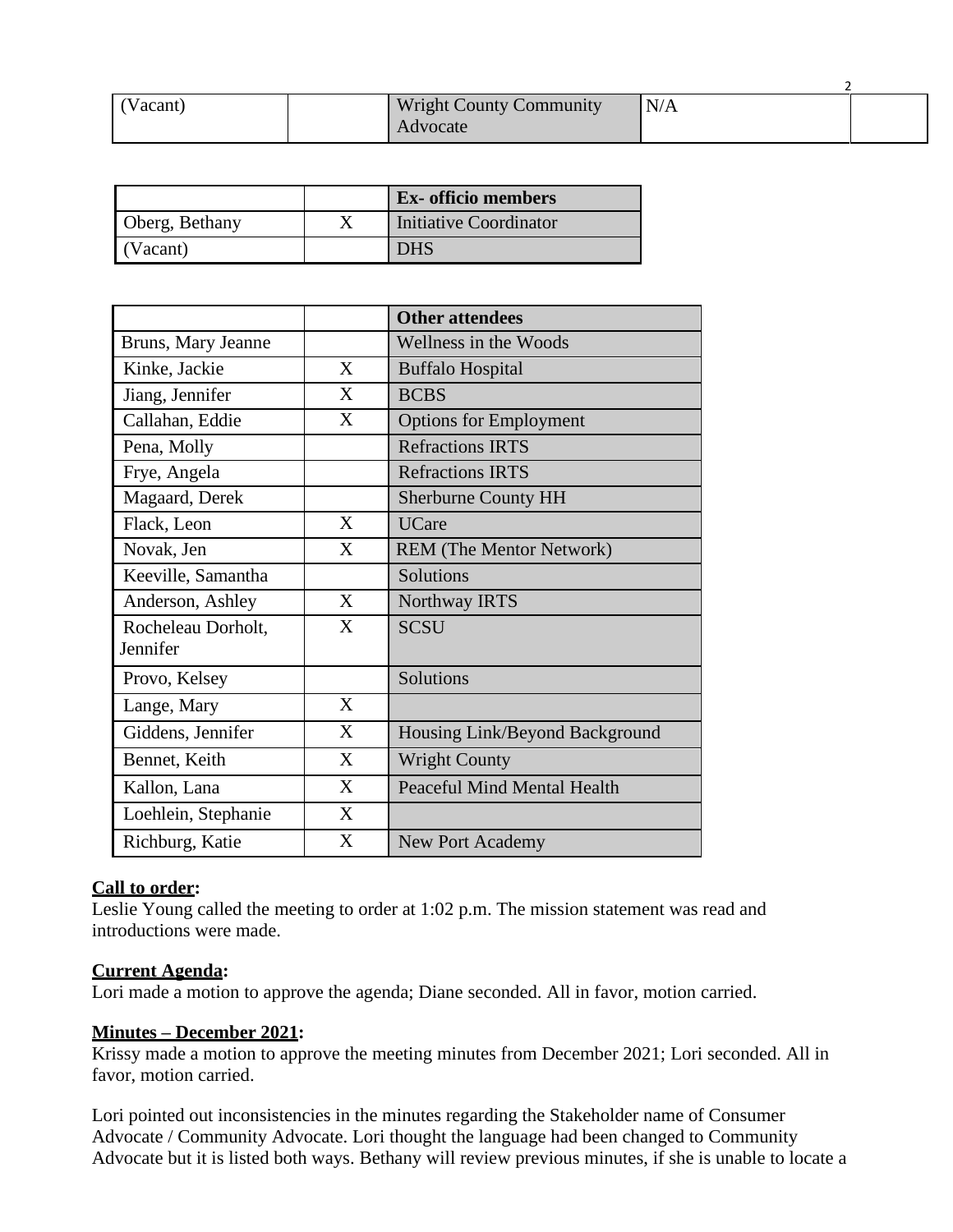record of the change it will need to be brought before the Board to approve the formal change. The bylaws will also need to be updated.

## **Highlighting Area Providers/Services**

a. New Port Academy works with teens and young adults (12-24) with an integrated treatment approach. They offer a full continuum of care including self-care through exercise, mindfulness, and nutrition. They have attachment-based family therapy to help repair disrupted parent/child relationships. Opportunities are ongoing for teens and young adults to connect with peers and their community, including alumni evens. Academic and life skill trainings are ongoing throughout an individual's stay. The Academy stays connected with individuals post treatment through alumni support groups, parental support groups, and sibling support groups. Once they are fully staffed they will have 30 beds for girls and 30 beds for boys in the St. Cloud location. The Buffalo location will have 6 beds foy young adult men and the Monticello location will have 6 beds for young adult women.

You can contact Katie at 320-372-2336 or [katie.richburg@newportacademy.com.](mailto:katie.richburg@newportacademy.com) The website is [www.newporthealthcare.com](http://www.newporthealthcare.com/)

*b.* Stearns County Consumer Advocate: Polly Brown – how can we recruit more community advocates? Polly, Lori, and Steph would be willing to speak to community advocate candidates and share their experience what it is like. Bethany will send a flyer to everyone to share with people they think might be a good advocate.

## **Financial Report:** *Peggy*

Peggy summarized the financial report.

Victoria made a motion to approve the financial report; Diane seconded. All in favor, motion carried.

#### **CAMHI Advisory Board Vice-Chair nominations and voting:**

Krissy Eich nominated herself.

Diane made a motion to have Krissy serve as Vice-Chair; Victoria seconded. All in favor, motion carried.

#### **CAMHI Request Forms:** *Bethany*

Bethany will send out revised fillable PDF forms, current forms must be used or you will be asked to resubmit.

# **CommUNITY Mental Health Initiative Committee and Grant Updates:**

- a. *Housing Coalition*: Jaime shared updates
- b. *Vocational Grant*: Krissy shared the combined report
- c. *Anti-Stigma Workgroup*: Bethany shared that they have not had many public outreach opportunities due to the pandemic. They will be attending the Buffalo Strong Day event February 9.
- d. *Training Workgroup*: Bethany shared upcoming trainings; they can also be found here: [Calendar :: Minnesota Mental Health \(mnmentalhealth.org\).](http://mnmentalhealth.org/calendar)
- **e.** *Peer Socialization – VPSN*: Bethany shared the events flyer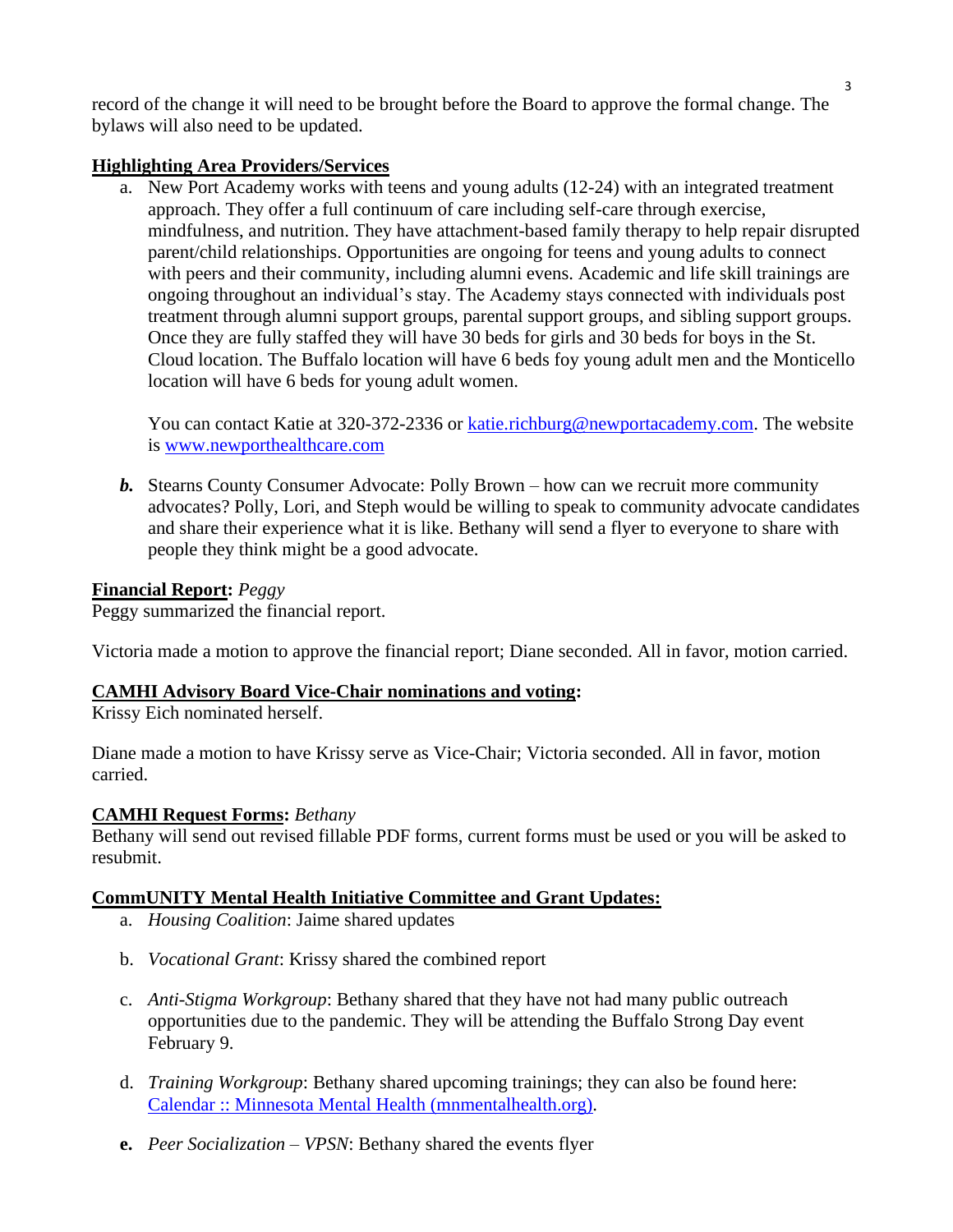#### **Community Based Mental Health Services:**

- a. *IRTS*:
	- i. Northway Ashley Anderson said they have had staffing shortages and due to that their wait list is quite long. November and December numbers were shared.
	- ii. Refractions Bethany shared the updated numbers that Angela sent. They are open for visitations on Sundays but are not doing many community outings due to the pandemic
- b. *ACT*: Ashley said they have many open positions and shared their November and December numbers.
- c. *Crisis Response Team*: Ashley said they hired a new co-responder and shared the November and December numbers.
- d. *Crisis Bed Program*:
- e. *Inpatient*:
	- i. St. Cloud Hospital: no one in attendance
	- ii. Buffalo Hospital: Jackie shared they are seeing a lot more adolescents and they have been having extended stays due to lack of beds. They too have a lot of staff shortages.
	- iii. Monticello Hospital: no one in attendance
- f. *V.A*.: Mary Jo said the outpatient clinic is fully staffed. The remodel of the outpatient building is scheduled to be finished in March. Mental Health Occupational Therapy is also full and they are referring Vets to V-REC. Residential Rehabilitation Program has had some staff illness and shortages and are unable to run at capacity. Adult Day Healthcare is still closed and will not open until the local Covid numbers decrease. There are staffing challenges across all the VA facilities.
- g. *CBHH*: Mary Lange shared updates. They currently have 8 patients; they have 16 beds but due to staffing shortages and illnesses they have not been able to be at capacity.
- h. *V.R.S*.:
- i. *Website*: Bethany has been posting local information in the News section. The Housing Guide is available as a PDF on the website, will not be printed this year.

#### **Open Forum:**

Lana Kallon is a clinical student at Peaceful Mind Mental Health who is interning and will share a flyer via email.

Jennifer Jiang, BCBS share they will have a virtual NEARS Science Training: [Understanding NEAR](https://familywiseservices.org/understanding-near-science-and-historical-trauma-free-workshop-coming-in-2022/)  [Science and Historical Trauma -](https://familywiseservices.org/understanding-near-science-and-historical-trauma-free-workshop-coming-in-2022/) Free Spring Workshops - FamilyWise : FamilyWise [\(familywiseservices.org\)](https://familywiseservices.org/understanding-near-science-and-historical-trauma-free-workshop-coming-in-2022/)

#### **Next Meeting:**

April 7, 2022, from 1:00 to 3:00. Meetings will be held virtually at least through May